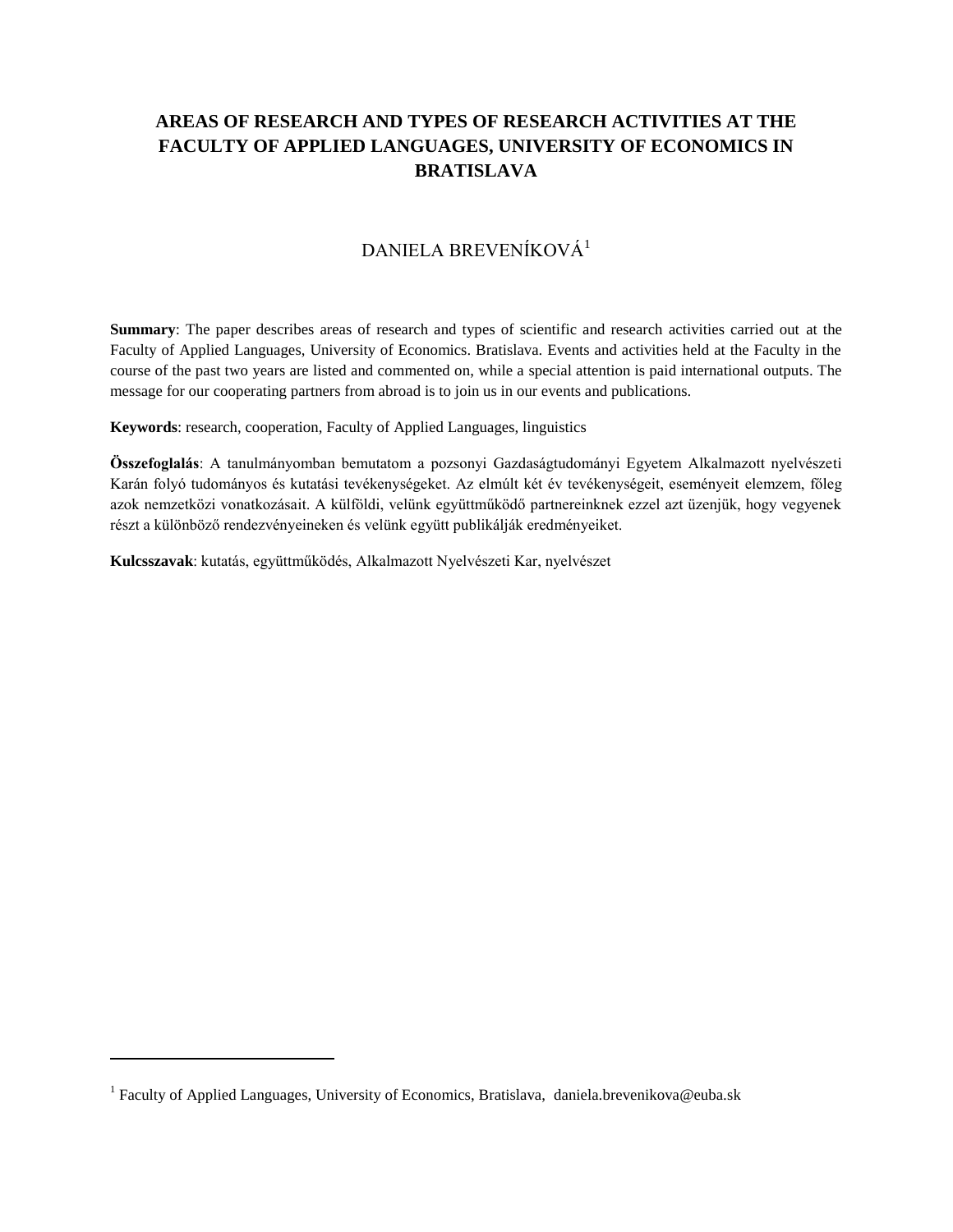### **Orientation of Scientific and Research Activities at the Faculty of Applied Languages, University of Economics in Bratislava**

Research and publication activities at the Faculty of Applied Languages focus on the following main areas: developing theoretical bases of linguistics, literary science, translatology and cultural studies; applying theoretical findings in text analysis and text interpretation; designing and developing teaching materials (including multimedia programmes) corresponding to European standard.

In the area of basic research the focus is on developing the concepts and categories of disciplines of the study programme "Foreign Languages and Intercultural Communication" on the basis of the most recent findings and in accordance with the current trends of development in these scientific disciplines.

In applied research, the focus is on applying theoretical findings in text analysis and text interpretation, as well as text reception and text production, while economic text plays a key role in this respect. In terms of didactics, an adequate attention is paid to developing communicative competencies in accordance with recommendations of the Common European Framework of Reference (CEFR) for languages and with respect to employability of graduates from the Faculty on the labour market. Specific areas of applied research include the issues of European language policy, language culture, linguistic and didactic aspects of communication in academic as well as professional spheres, and e-learning.

Since the foundation of the Faculty of Applied Languages in June 2010 we have organised several international conferences, the first one named "Foreign Languages in Changing Times" (I., II.) started a tradition: the third year of this scientific event will be held in November this year. We are very glad that our Hungarian colleagues are going to be our guests again on this occasion.

The most significant results in the area of research include the following activities, which contributed to increasing the quality of research at our faculty:

Research project KEGA (Committee for Educational and Grant Agency) completed in 2011 "Web-learning System for the Course in Area Studies of English- and German-speaking Countries*"* coordinated by Ass. Prof. D. Lišková;

- Joint publishing of an international collection of research papers in cooperation with the Volga Academy of Public Services "*Sociocultural Issues of Language and Communication"*. This is already the sixth volume of collection of research papers published in cooperation with Russian colleagues.
- Collections of conference papers from two of our conferences organised by our faculty, namely "Foreign Languages in Changing Times I., II*.*";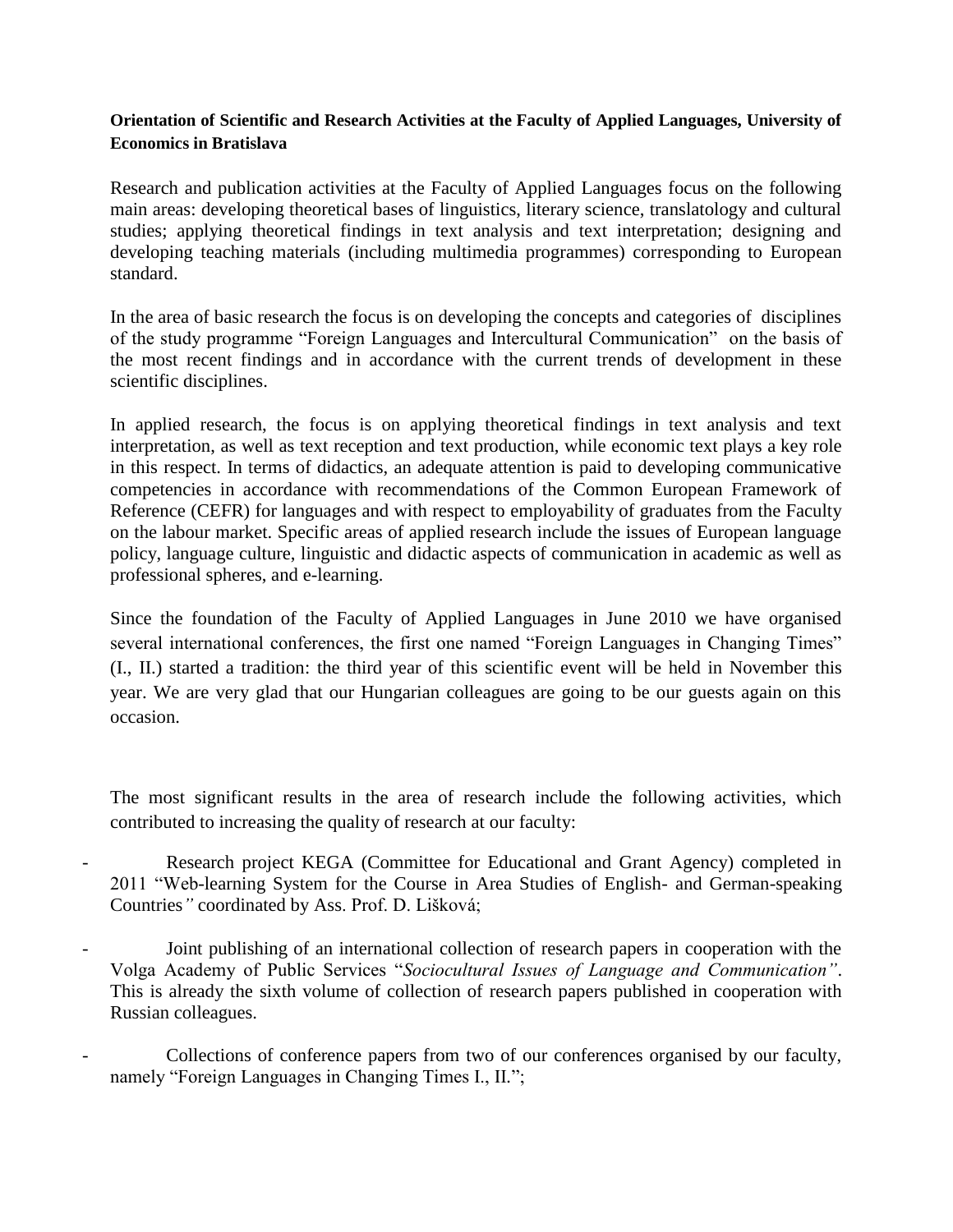the first issue of our new scientific journal Lingua et vita (June 2012);

Numerous activities held on the occasion of the Science and Technology Week held twice since the establishment of the Faculty of Applied Languages (June 2010) included the following events:

 Methodological seminar for doctoral students on how to approach to writing a doctoral thesis; Presentations of completed doctoral papers and submitted publications; Lectures presenting a new philosophy in the approach to teaching area studies;

Project seminar with the presentation of results of research given by members of research teams at our faculty;

A three-day professional seminar for German-language teachers on German for Specific Purposes organised in cooperation with DAAD (Deutscher Akademischer Austauschdienst) various lectures given by our teachers or international guests or representatives of diplomatic corps; the following are the names of some of them:

"Cultural Dimension of a Graduate from the University of Economics, Slovakia and Slovaks in Multicultural Europe, Technical and Artistic Translation, Multiculturalism in Britain and in Slovakia, and Multiculturalism in Canada".

The event officially named as *Science and Technology Week*, held in one week in November (proclaimed in our country as well as in a number of other countries in the world) is a period when also such events as *How to obtain internationally recognised certificates DELE+DFP certificate in Spanish* are held at our Faculty, or when our colleagues and students learn more about how Italian businessmen do business in Slovakia; or an exhibition commemorating the Fall of the Berlin Wall is held on the premises of the University of Economics.

"*Sociocultural Issues of Language and Communication*"**.** As for the collection of papers published in cooperation with the Volga Stolypin Academy, we are happy to say that our colleague Dr. Strelková is a member of the international editorial team (this team also includes members from the Russian Federation, USA, and Turkey). During 2005-20011 25 teachers of our faculty published in this international journal. Papers published in this journal cover a wide range of topics, e.g. didactics of languages (communication competence in teaching languages for specific purposes, materials design, culture and economy); language policy, linguistics, translatology (translator competences), papers on research projects, etc.

Recently we have recorded an intensive discussion among teachers on the assessment of our research outputs, in particular publications, in the form of research points. Teachers point out, for example that book and research articles' reviews also deserve adequate rating in research points. This is also one of the topics that we would like to discuss with our colleagues abroad.